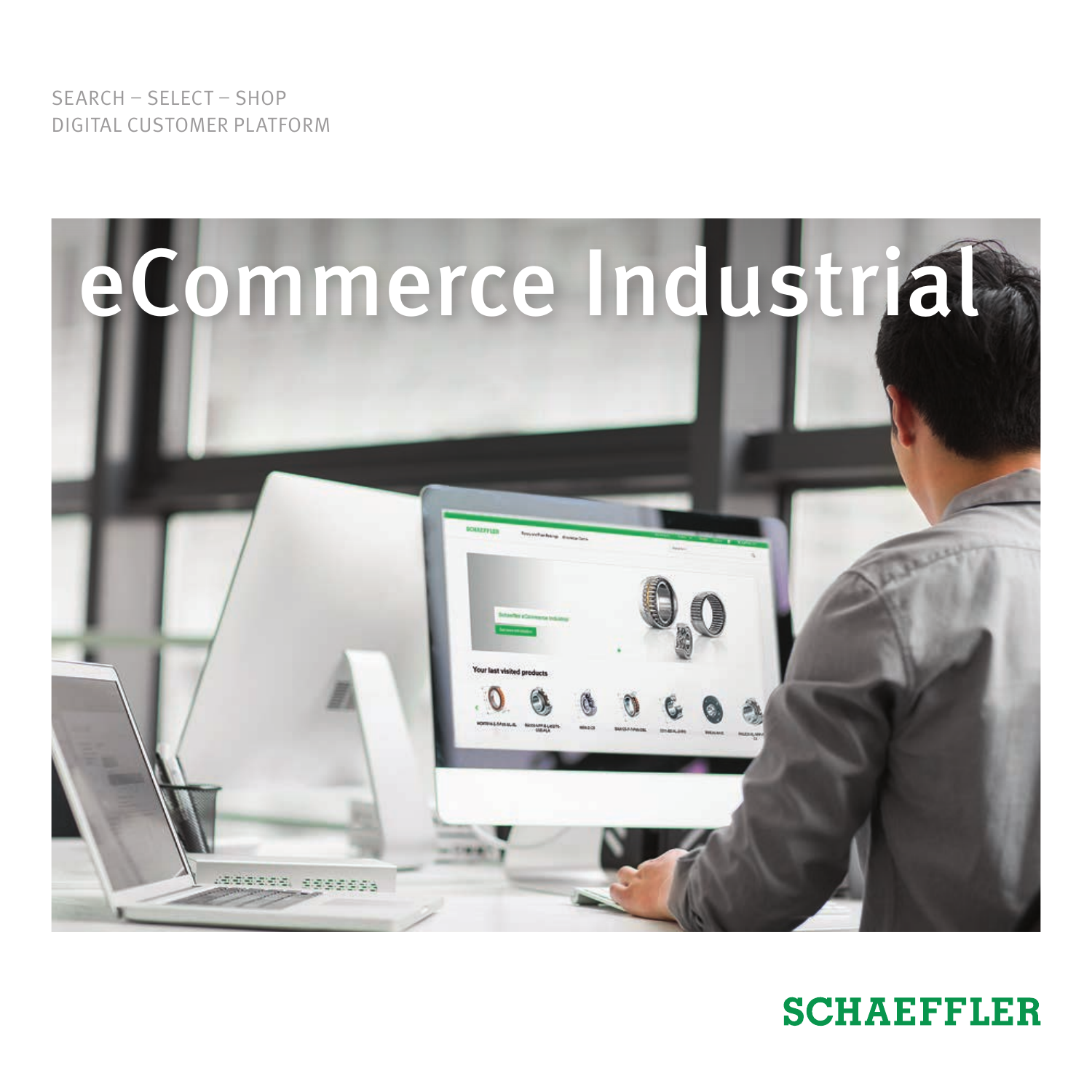## **eCommerce Industrial** SEARCH – SELECT – SHOP

## **Platform characteristics**

- Web based platform easy access 24/7
- More than 40,000 bearings listed
- Easy & instant access to price and availability
- Find all your desired product information in one place
- Knowledge database with detailed technical information
- Enriched product data technical information, performance data and design specs (3D CAD data)

## **Intuitive product identification**

- Powerful search function
- Find your bearing with your own material number
- Search by Schaeffler designation
- Search result refinement via filter options

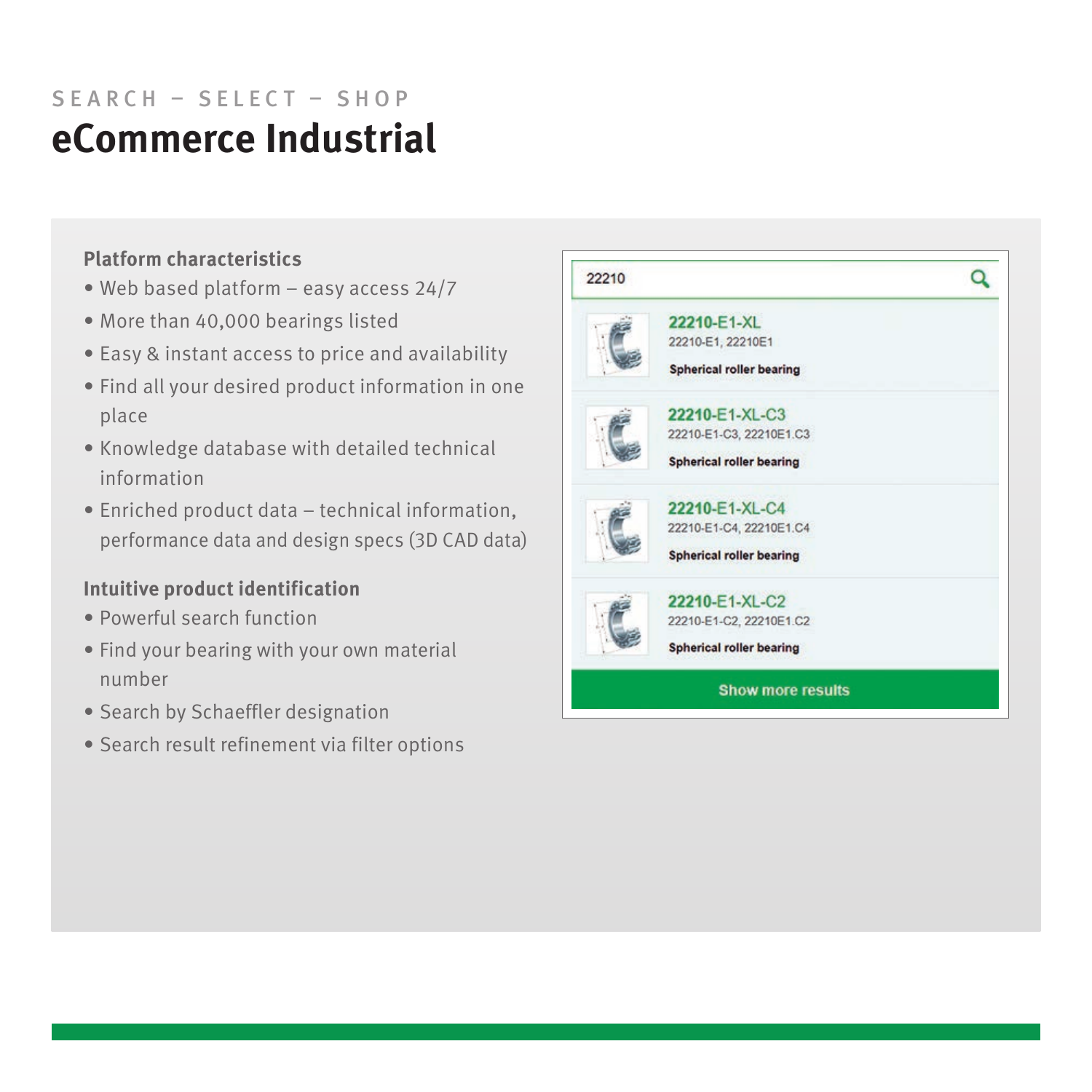#### **Easy transaction**

- Check product prices instantly
- Realtime availability information based on available packages
- Direct order placement
- Order and quote list with all active and historical activities
- Ordering based on sales contracts
- Bulk upload for multiple product selection
- Check current status in your order history





## **Visit us:**  https://ecommerce.schaeffler.com